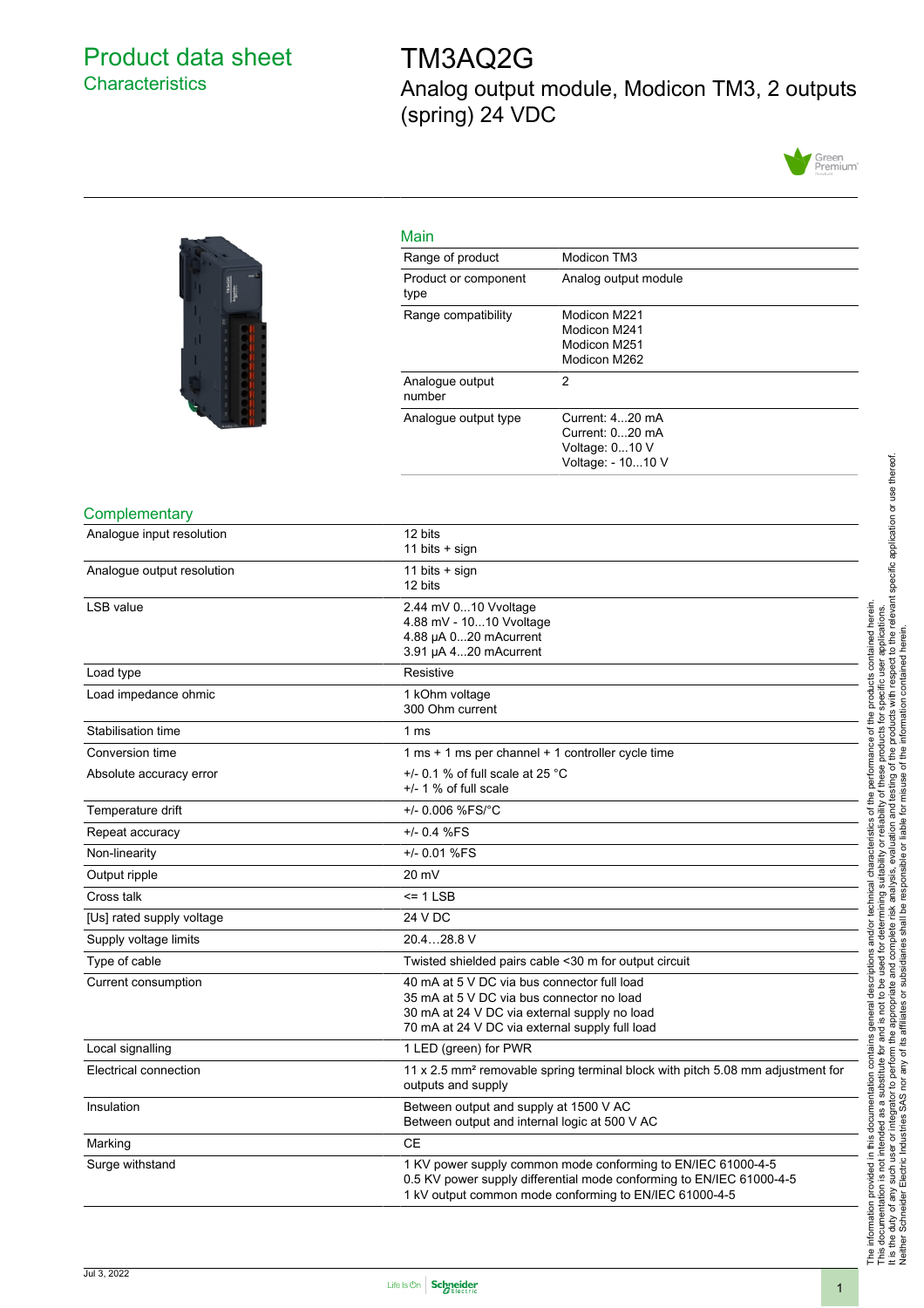| Mounting support | Top hat type TH35-15 rail conforming to IEC 60715<br>Top hat type TH35-7.5 rail conforming to IEC 60715<br>Plate or panel with fixing kit |
|------------------|-------------------------------------------------------------------------------------------------------------------------------------------|
| Height           | 90 mm                                                                                                                                     |
| Depth            | 70 mm                                                                                                                                     |
| Width            | $23.6 \text{ mm}$                                                                                                                         |
| Net weight       | $0.1$ kg                                                                                                                                  |

#### Environment

| Standards                             | EN/IEC 61010-2-201<br>EN/IEC 61131-2                                                                                                                                                                                 |
|---------------------------------------|----------------------------------------------------------------------------------------------------------------------------------------------------------------------------------------------------------------------|
| Resistance to electrostatic discharge | 8 KV in air conforming to EN/IEC 61000-4-2<br>4 kV on contact conforming to EN/IEC 61000-4-2                                                                                                                         |
| Resistance to electromagnetic fields  | 10 V/M 80 MHz1 GHz conforming to EN/IEC 61000-4-3<br>3 V/M 1.4 GHz2 GHz conforming to EN/IEC 61000-4-3<br>1 V/m 2 GHz3 GHz conforming to EN/IEC 61000-4-3                                                            |
| Resistance to magnetic fields         | 30 A/m conforming to EN/IEC 61000-4-8                                                                                                                                                                                |
| Resistance to fast transients         | 1 kV (I/O) conforming to EN/IEC 61000-4-4                                                                                                                                                                            |
| Resistance to conducted disturbances  | 10 V 0.1580 MHz conforming to EN/IEC 61000-4-6<br>3 V spot frequency (2, 3, 4, 6.2, 8.2, 12.6, 16.5, 18.8, 22, 25 MHz) conforming to<br>Marine specification (LR, ABS, DNV, GL)                                      |
| Electromagnetic emission              | Radiated emissions - test level: 40 dBµV/m QP class A (10 m) at 30230 MHz<br>conforming to EN/IEC 55011<br>Radiated emissions - test level: 47 dBµV/m QP class A (10 m) at 2301000 MHz<br>conforming to EN/IEC 55011 |
| Immunity to microbreaks               | 10 <sub>ms</sub>                                                                                                                                                                                                     |
| Ambient air temperature for operation | -1055 °C horizontal installation<br>-1035 °C vertical installation                                                                                                                                                   |
| Ambient air temperature for storage   | $-2570 °C$                                                                                                                                                                                                           |
| Relative humidity                     | 1095 %, without condensation (in operation)<br>1095 %, without condensation (in storage)                                                                                                                             |
| IP degree of protection               | <b>IP20</b>                                                                                                                                                                                                          |
| Pollution degree                      | $\overline{2}$                                                                                                                                                                                                       |
| Operating altitude                    | $02000$ m                                                                                                                                                                                                            |
| Storage altitude                      | $03000$ m                                                                                                                                                                                                            |
| Vibration resistance                  | 3.5 mm at 58.4 Hz on DIN rail<br>3 gn at 8.4150 Hz on DIN rail                                                                                                                                                       |
| Shock resistance                      | 15 gn for 11 ms                                                                                                                                                                                                      |

## Packing Units

| Unit Type of Package 1       | <b>PCE</b>        |
|------------------------------|-------------------|
| Number of Units in Package 1 |                   |
| Package 1 Weight             | 200.0 g           |
| Package 1 Height             | $7.5 \text{ cm}$  |
| Package 1 width              | $12.5 \text{ cm}$ |
| Package 1 Length             | 10.5 cm           |
| Unit Type of Package 2       | S <sub>02</sub>   |
| Number of Units in Package 2 | 9                 |
| Package 2 Weight             | 2.255 kg          |
| Package 2 Height             | $15 \text{ cm}$   |
| Package 2 width              | 30 cm             |
| Package 2 Length             | 40 cm             |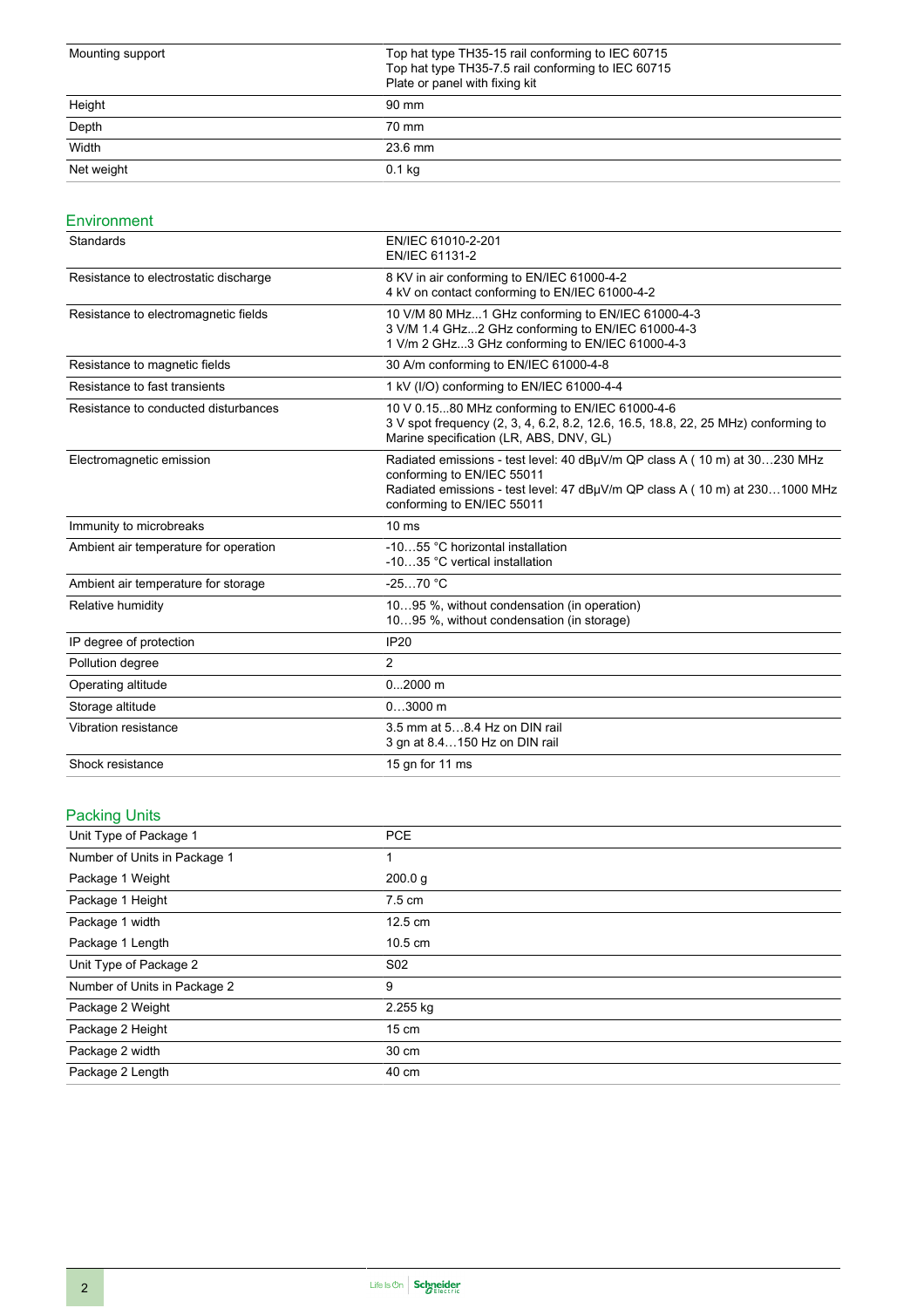| <b>Offer Sustainability</b>     |                                                                                                                                                                                                                                                          |
|---------------------------------|----------------------------------------------------------------------------------------------------------------------------------------------------------------------------------------------------------------------------------------------------------|
| Sustainable offer status        | Green Premium product                                                                                                                                                                                                                                    |
| <b>REACh Regulation</b>         | <b>E-</b> REACh Declaration                                                                                                                                                                                                                              |
| <b>EU RoHS Directive</b>        | Pro-active compliance (Product out of EU RoHS legal scope) EU RoHS<br><b>Declaration</b>                                                                                                                                                                 |
| Toxic heavy metal free          | Yes                                                                                                                                                                                                                                                      |
| Mercury free                    | Yes                                                                                                                                                                                                                                                      |
| RoHS exemption information      | <b>E</b> Yes                                                                                                                                                                                                                                             |
| China RoHS Regulation           | China RoHS Declaration                                                                                                                                                                                                                                   |
| <b>Environmental Disclosure</b> | Product Environmental Profile                                                                                                                                                                                                                            |
| <b>Circularity Profile</b>      | End Of Life Information                                                                                                                                                                                                                                  |
| <b>WEEE</b>                     | The product must be disposed on European Union markets following specific<br>waste collection and never end up in rubbish bins                                                                                                                           |
| PVC free                        | Yes                                                                                                                                                                                                                                                      |
| California proposition 65       | WARNING: This product can expose you to chemicals including: Lead and<br>lead compounds, which is known to the State of California to cause cancer<br>and birth defects or other reproductive harm. For more information go to<br>www.P65Warnings.ca.gov |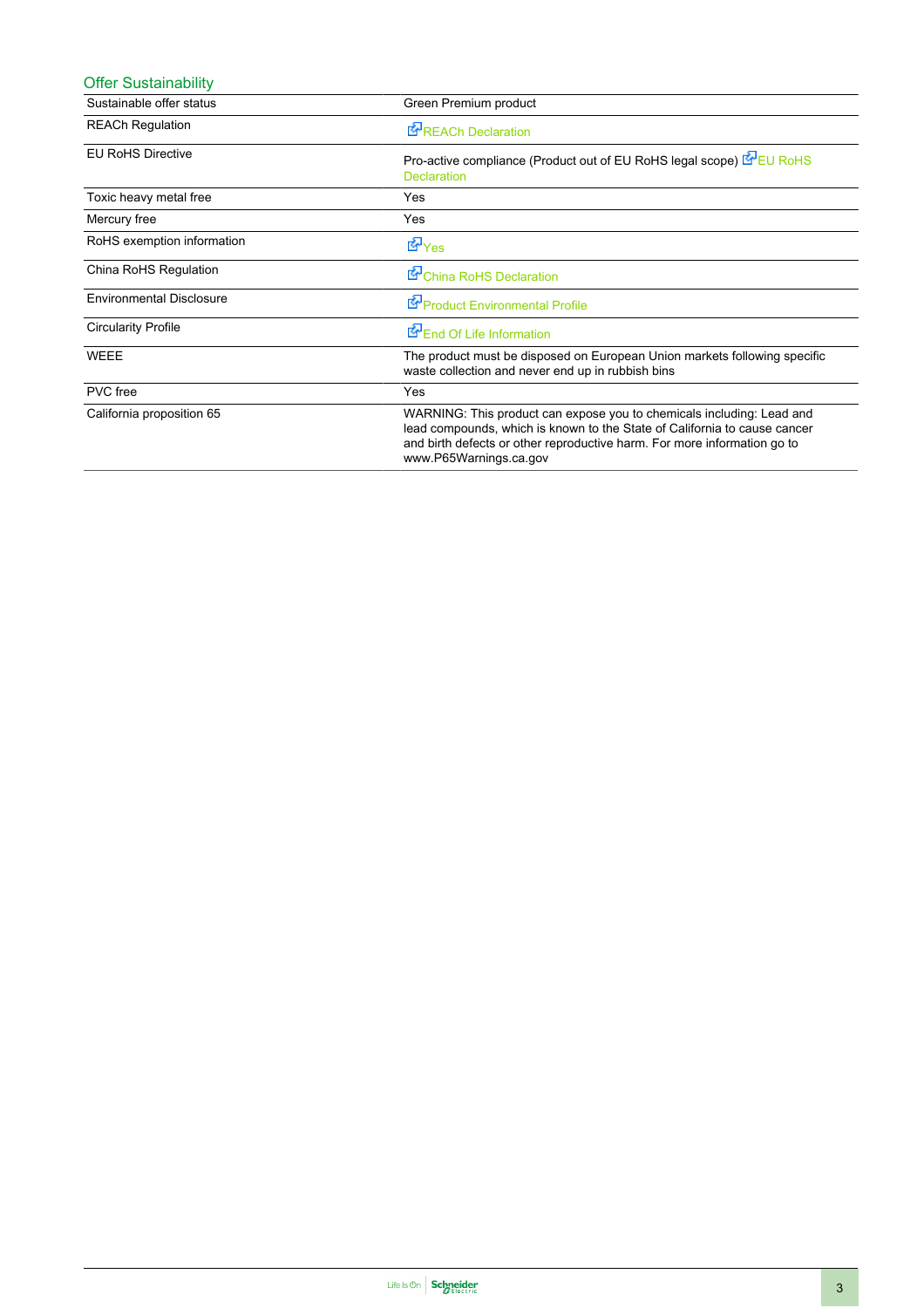Product data sheet Dimensions Drawings

### Dimensions



(\*) 8.5 mm/0.33 in when the clamp is pulled out.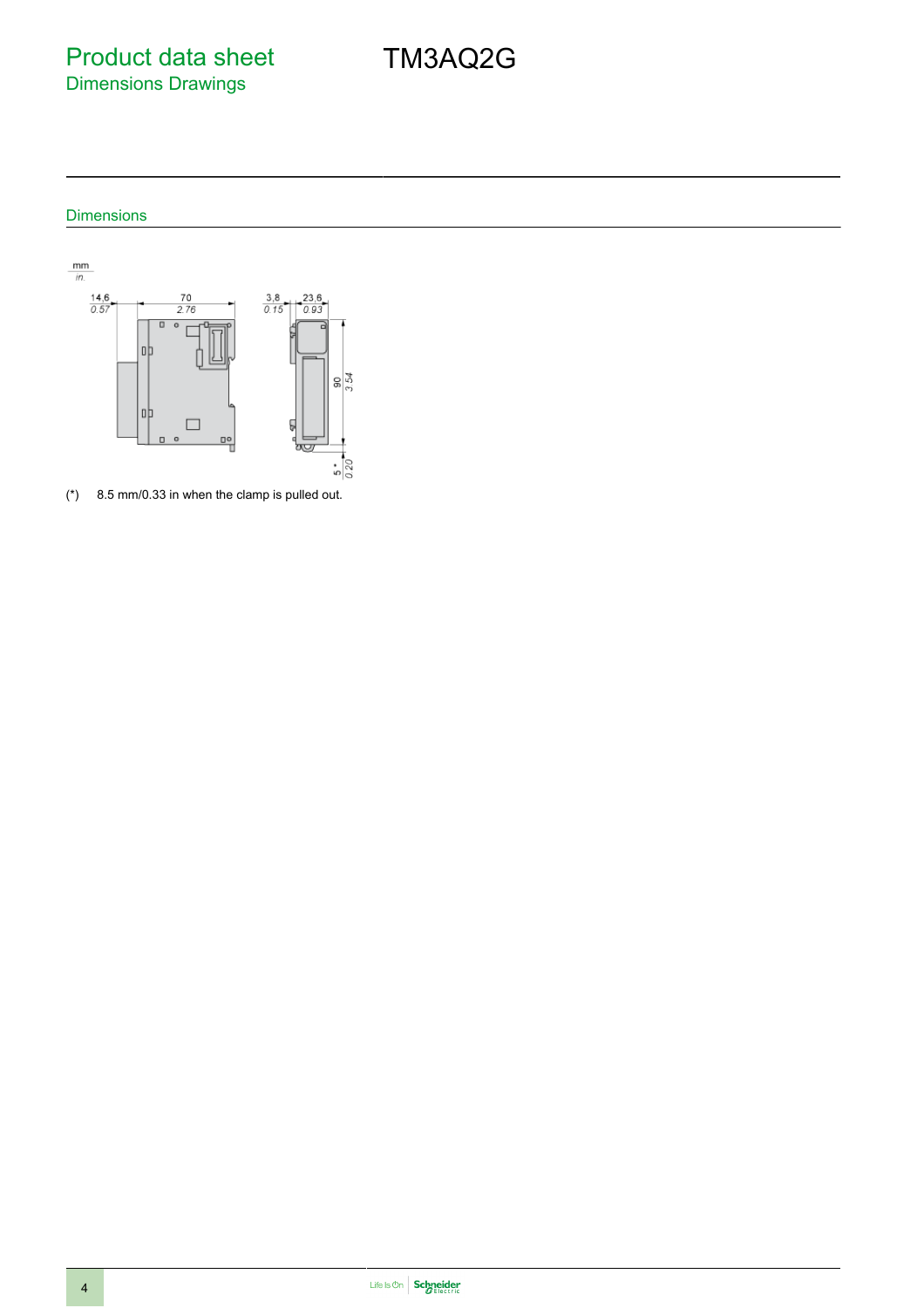## Spacing Requirements



#### Mounting on a Rail



#### Incorrect Mounting



#### Mounting on a Panel Surface



(1) Install a mounting strip

#### Mounting Hole Layout